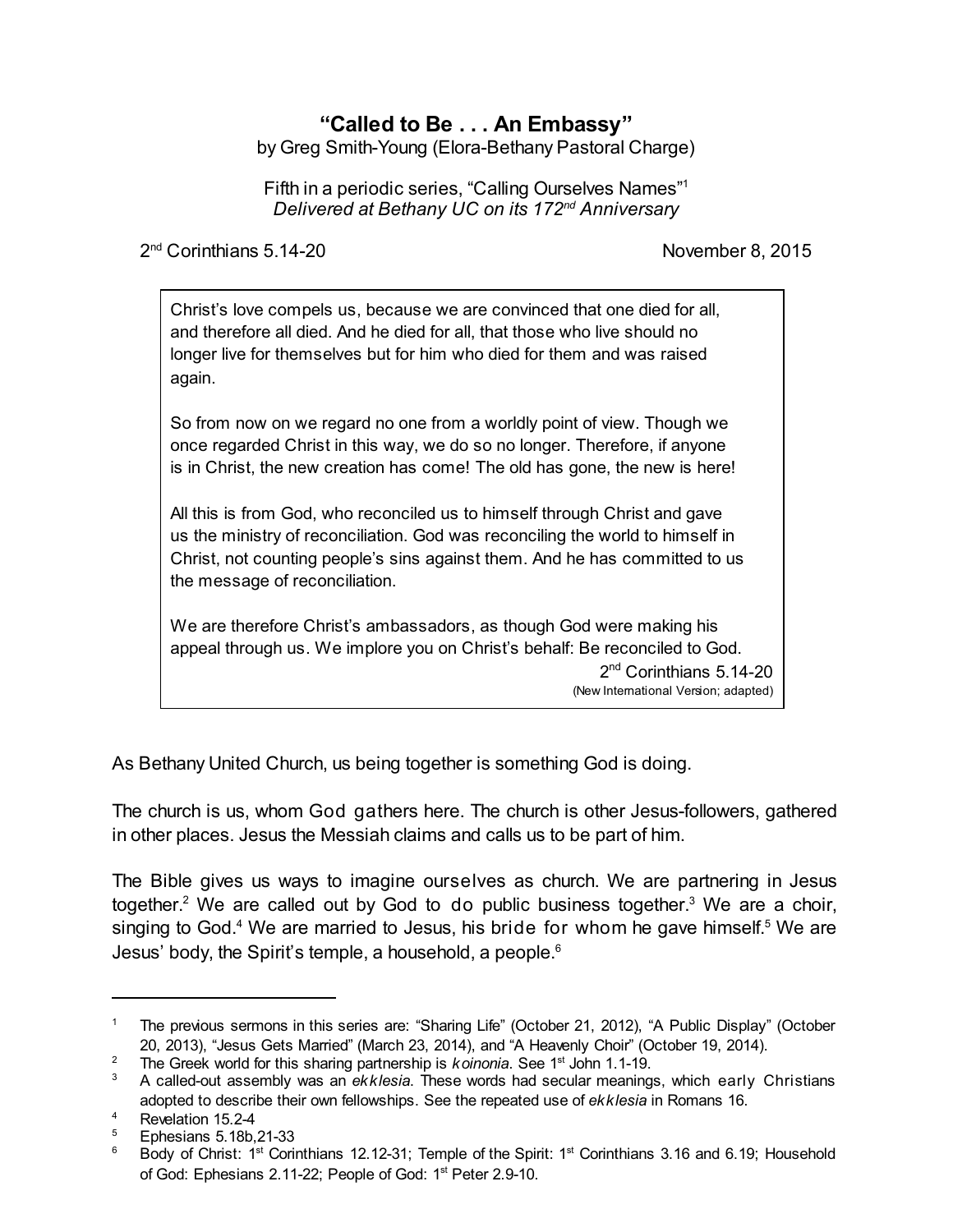And, we are an embassy. As we heard in the Bible reading, we are Christ's ambassadors.

II

The funeral service for Ken Taylor was last week. Remember him? In 1977 he became Canada's ambassador to Iran. The Shah still ruled Iran then, but two years later he was overthrown by a revolution led by Ayatollah Ruhollah Khomeini. Then, a mob stormed the American Embassy and took its staff hostage. However, six diplomats escaped, and Ambassador Taylor and his wife, along with another Canadian couple, hid them for more than 2 months until they could be secreted out of the country to safety.

Keep that story in mind, as we think together about what ambassadors and embassies do. How can that shape what we do as this embassy of ambassadors, Bethany United Church?

What does a good ambassador do?

### III **Ambassadors speak on their country's behalf.**

Even with modern communications, having face-to-face conversations is vital if we are going to understand each other. Especially when there is tension or conflict. (If you've ever tried to have a healthy feud by email, you might know what I mean.) Ambassadors do that.

Taylor's formal title was *Her Majesty's Ambassador Extraordinary and Plenipotentiary of Canada to Iran.* (I'm glad I didn't have to answer his phone!) Notice whom he represented . . . the Queen, our head of state, and her government, then led by Prime Minister Joe Clark. Taylor did not speak for himself. He represented someone else.

Who does our embassy, this congregation, represent?

#### $\mathsf{N}'$

To represent their home country, **ambassadors must understand their host country.**

Iran is an ancient nation, with a rich and sophisticated culture. And, a revolution was brewing. Ken Taylor had to understand it. To do that, he had to get to know people.

As Jesus' ambassadors, we need to be close to people outside this embassy.We immerse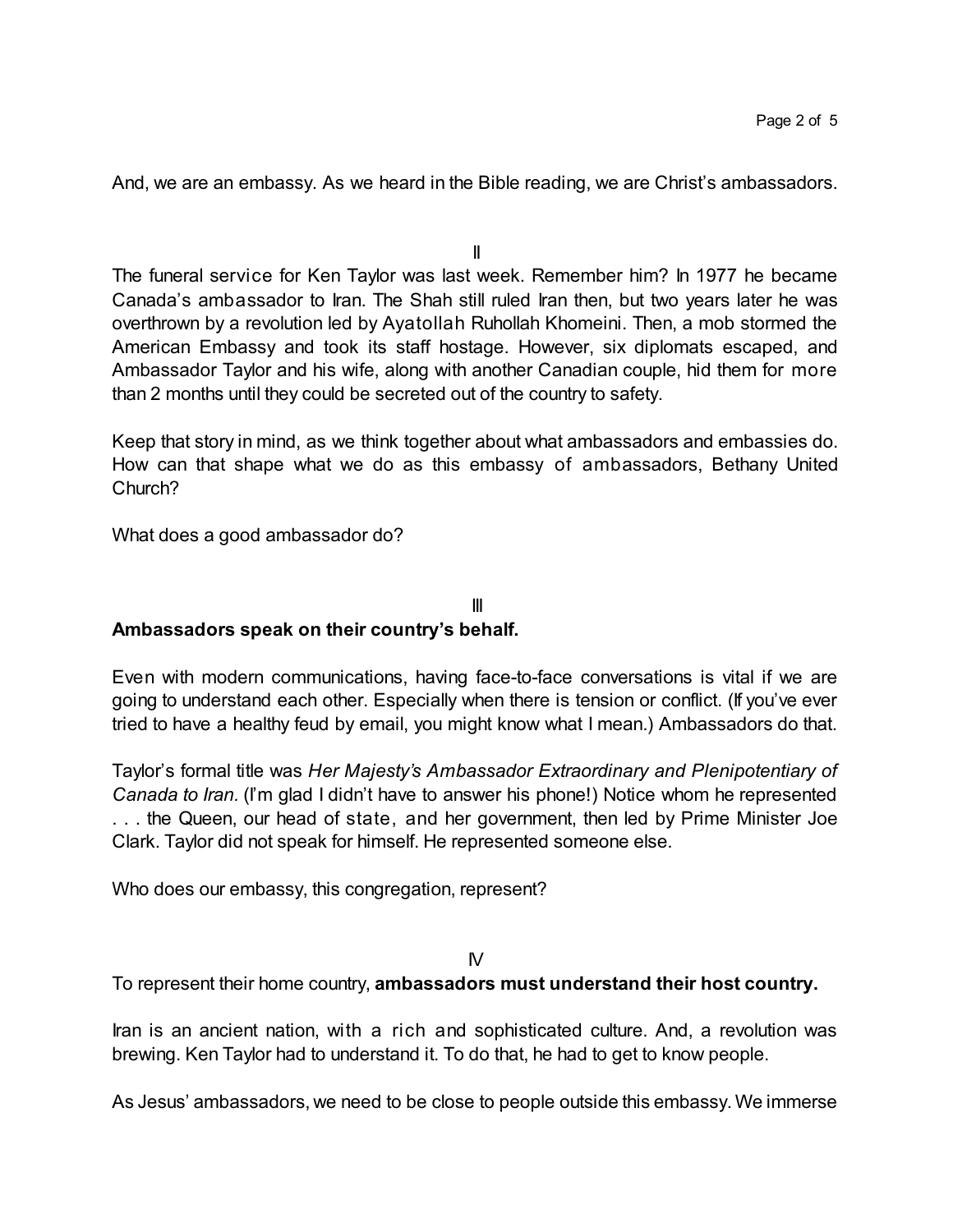ourselves in our neighbourhoods. Our neighbourhoods might be the streets around our home. They might be our school, or our workplace. They might be the sideroad or line we live on. Know your neighbours. Build relationships. That's ambassador work. An ambassador cannot be consumed with keeping the embassy running. That is important, but only insofar as it serves her purpose: representing her home country to her host community.

 $\vee$ 

However, while ambassadors are immersed in their host country, **they belong to their home.** Their loyalty is to their home. They speak for their home. They express their home country's values and priorities. They know their home government's policies, so they can represent and advocate for them. They remain rooted in their home. They can love and appreciate their hosts, but their belonging is elsewhere.

When the fugitive diplomats showed up at his door, Taylor acted according to his Canadian values. What do you imagine the Iranians thought when they found out? He lived in Iran, but he was not Iranian. His priorities and values were different.

What's the warning here for us who represent Jesus in this place? If we belong to Jesus, we will stand out, at least in some ways. Sometimes we will be celebrated for it. Sometimes, we will be criticized.

The *Holy Spirit* gathers us here, but not to represent ourselves. We represent *Jesus*.

VI

## **Ambassadors need to adapt.**

Ken Taylor arrived in an Iran that seemed stable. Yet within a couple of years, all was in turmoil. His job changed. Then, when the American diplomats needed his help, it changed again. He needed to change too.

Last week, Paul Miller was with you.<sup>7</sup> He talked about Ruth and Naomi, and how their seemingly small story was part of the Big Story which God is writing. He reflected on how we can make a difference in our changing world. Circumstances are changing around us. Certainly things are different than they were when Bethany began, but they're also different from how things were 50, 25, or even 11 years ago when I became your pastor.

 $7$  Paul is the Support Minister for Waterloo Presbytery. You can find his sermon, "The Gospel in Miniature" here: <http://elorauc.org/wp-content/uploads/2015/11/2015-11-01-Paul-Miller-Gospel-in-Miniature.pdf>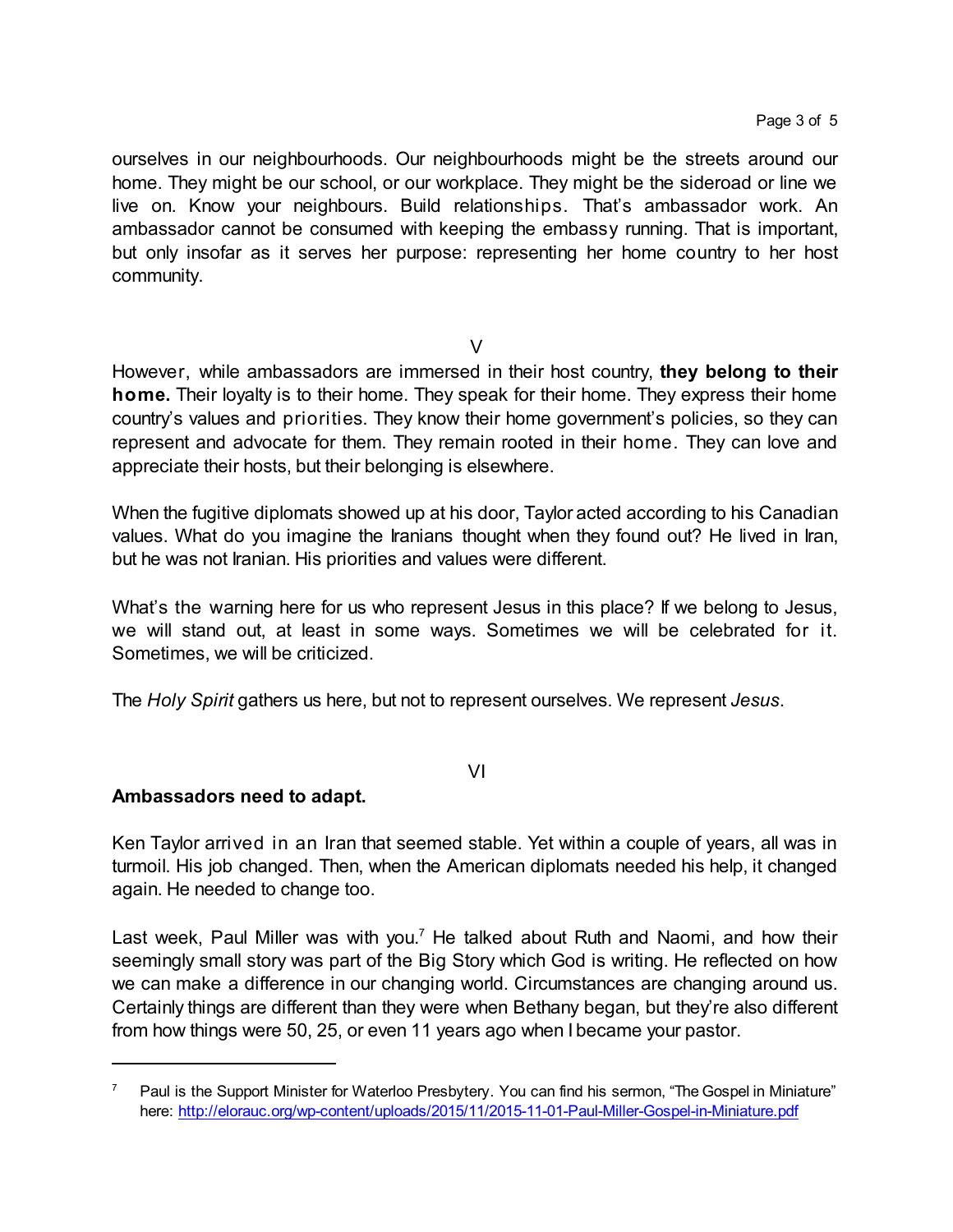Always, we are learning to adapt.

And always, Jesus' call to us remains: love God with all we are, and love our neighbours. As Paul Miller said, *"The results are up to God."*

#### VII **Ambassadors show others what their home is like.**

Taylor's actions showed the best of Canadian ideals. (The only Canadian thing he did not do was apologize!) He was not flashy. *"I've wondered if I'm not more like Austin Powers than James Bond,"* he has said.*<sup>8</sup>* Joe Clark said last week that *". . . it was a very Canadian* thing to do.<sup>"</sup> Americans were grateful to us. Taylor later said that, in the days and weeks after word got out of what they had done, *"[Canadians in the States] couldn't [pay for] a beer. They couldn't get a traffic ticket. They got free rides on buses."* <sup>10</sup> He did us proud.

Even in our changing times, we, Bethany United Church, Jesus' embassy here, are called by Jesus to show others what he is like, and what he is doing.

In the Scripture today we heard: *"If anyone is in Christ*, *the NewCreation has come."* God who crafted the first Creation is now fashioning us, and us all, anew. All things, as they are brought into Christ, God makes new. Jesus sends us as representatives of his New Creation. He sends us to show it within the old world.

We heard: *"from now on we regard no one from a worldly point of view." <sup>11</sup>* This "worldly point of view" is everything we took for granted, which too often took us away from God. Like cataracts on our eyes, our old prejudices, fears, and misshapen values caused our hearts to see people poorly. Now we belong to Jesus, and the Spirit is clearing our hearts, so we can see as Jesus does.

<sup>&</sup>lt;sup>8</sup> Charles Enman, "Obituary: Ken Taylor 1934-2015" Ottawa Citizen (October 16, 2015). <http://ottawacitizen.com/news/national/obituary-ken-taylor.> Accessed October 27, 2015.

<sup>&</sup>lt;sup>9</sup> Colin Perkel, "Ken Taylor remembered as 'simply a legend' for his part in Iran rescue." Toronto Star (October 27, 2015). [www.thestar.com/news/canada/2015/10/27/ken-taylor-remembered-as-simply-a-legend-for-his-part-in](http://www.thestar.com/news/canada/2015/10/27/ken-taylor-remembered-as-simply-a-legend-for-his-part-in-iran-rescue.html)

[<sup>-</sup>iran-rescue.html](http://www.thestar.com/news/canada/2015/10/27/ken-taylor-remembered-as-simply-a-legend-for-his-part-in-iran-rescue.html). Accessed October 29, 2015.

<sup>&</sup>lt;sup>10</sup> Enman, Obituary: Ken Taylor.

<sup>11</sup> A more literal translation would be *"from a fleshy point of view."* This can be misleading, however. It suggests that Paul was speaking against things physical (flesh). For him, however, "flesh" was not about bodies. He did not have a hang-up about physical things. "Flesh" was how he talked about the ways the world works.